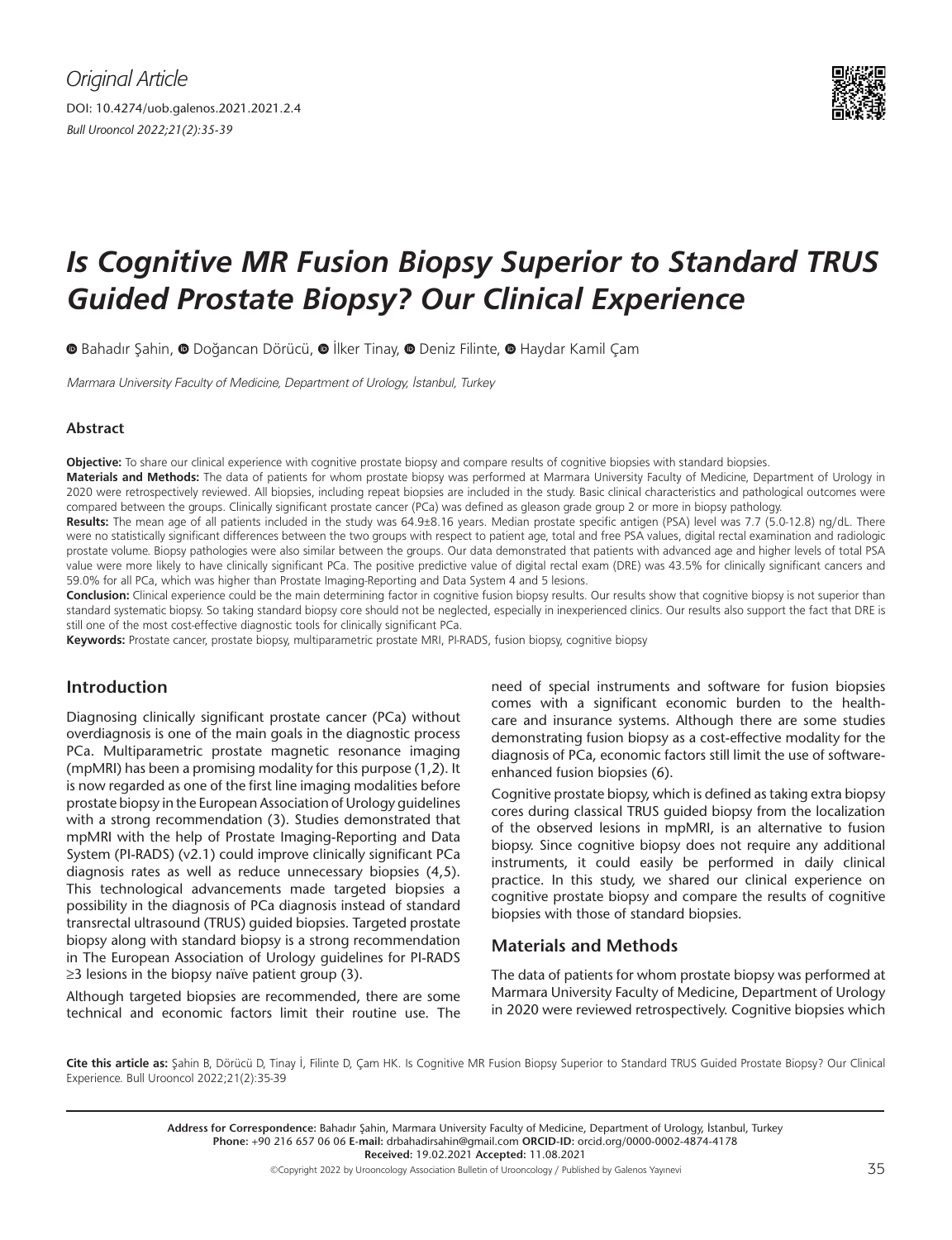were performed in 63 patients were included as the study group and the most recent consecutive standard biopsies matching the number of cognitive ones were included as the control group. Patients with missing critical data (total PSA, pathology result etc.) were excluded from the study. All biopsies, including repeat biopsies are included. At least 12 cores were taken in each biopsy and in some patients core numbers are adjusted based on the clinical characteristics of the patient. Preoperatively, all patients were informed about the procedure and gave informed consent. Given the retrospective case control nature of this study ethics board approval was not applicable. In standard prostate biopsy, cores were obtained under periprostatic block (10 mL of 1% lidocaine) from the peripheral zone of the prostate at the apex, mid, gland and base (7). For cognitive biopsies, standard TRUS biopsy with at least 12 cores was performed. According to the mpMRI, extra cores were obtained. Core numbers of targeted biopsies are decided per patient, based on factors like lesion size and lesion PI-RADS score. The final patient cohort consisted of 125 patients (59 cognitive vs. 66 standard biopsies). Basic clinical characteristics and pathological outcomes were compared between the groups. Clinically significant PCa was defined as gleason grade group 2 or more in biopsy pathology.

### **Statistical Analysis**

Statistical analyses were performed in the python programming language with the help of pandas, numpy and scipy libraries (8,9,10). JupyterLab was used as the coding interface (11). The scaler variables were investigated using visual (Histograms, QQ Plots) and analytical methods (Kolmogorov-Smirnov, Shapiro-Wilk, D'Agostino's  $K^2$  tests) to determine whether they are normally distributed. Independent samples t-test was used for the comparison of two groups if the variable is normally distributed in each group, otherwise Mann-Whitney U test was used. Categorical variables were compared with the chisquare test if the assumptions of the test were met. When the assumptions of the chi-square do not hold, for two groups Fisher Exact test and for more than two groups likelihood ratio was used to compare categorical variables. Numbers are given as the mean and standard deviation for normally distributed variables and median and interquartile range for non-normally distributed variables. For categorical variables, case number and pe percent were given for each category. For all statistical analyses p values less than 0.05 were statistically significant.

# **Results**

The mean age of all patients included in the study was 64.9±8.16 years. Median PSA level was 7.7 (5.0-12.8) ng/dL. There were no statistically significant differences between the two groups with respect to patient age, total and free PSA values, digital rectal examination and radiologic prostate volume (Table 1). Since it must take more cores from the lesions total core count was higher in the cognitive biopsy group, as expected.

Biopsy pathologies were also similar between the groups. The median-targeted core number was 3 (2-3) cores per lesion. In the cognitive biopsy group, there were 18 (30.5%) patients whose targeted biopsy specimens were diagnosis with adenocarcinoma. This ratio was lower than the general cancer diagnosis ratio of the cognitive biopsy group (40.7%). There was only one (1.7%) patient who was diagnosed with gleason grade group 1 PCa with targeted biopsy while his all-standard biopsy cores resulted benign. Whereas 6 (10.2%) patients had tumor-positive cores in classical biopsy although their targeted biopsy cores were benign and 2 (3.3%) of these patients had clinically significant PCa.

Our data demonstrated that patients with advanced age and higher levels of total PSA value were more likely to have clinically significant PCa. Also, 58.7% of patients with International Society of Urological Pathology (ISUP) grade 2 or more cancer had positive signs on the digital rectal examination (DRE) (Table 2). Positive predictive value (PPV) of DRE was 43.5% for clinically significant cancers and 59.0% for all PCa. DRE had a higher PPV than PI-RADS 4 or 5 lesions for both clinically significant and all PCa groups. (PPV for PI-RADS 4-5 lesions: 31.6% and 50.0%, respectively)

# **Discussion**

The diagnosis of clinically significant PCa without over diagnosing and overeating patients has been the focus of many studies recently. With the technological advancements, mpMRI has been highlighted as the technique of choice for discriminating clinically significant PCa (12). PI-RADS has high PPV for clinically significant PCa (13). Recently the PROstate MRI Imaging Study (PROMIS) trial demonstrated that using mpMRI in the first line evaluation of patients could decrease unnecessary biopsies up to 27% and could reduce the diagnosis of clinically insignificant PCa by 5% (5). The negative predictive value (NPV) of mpMRI was 89% in the PROMIS trial. In our study, NPV of PI-RADS 4 and 5 lesions combined was 69.4% that was lower than that of the PROMIS trial. This difference could be explained by factors like regional variability of PCa and the effect of the experience of both radiologists and urologists on the diagnostic value of mpMRI, as some previous studies demonstrated (14).

The diagnostic value of mpMRI is supported with level 1 evidence and clearly recommended in most guidelines. With the advancement in mpMRI techniques and concatenation of mpMRI images with biopsy procedures made targeted biopsies are a possibility for the prostate. Although some reports on these fusion biopsy procedures combined with standard biopsy demonstrated a possible advantage of these techniques in PCa diagnosis, the need of special enhancements and equipment limit the widespread use of software-enhanced fusion biopsies (15,16). The question of whether or not it is possible to achieve the favorable results with cognitive biopsies without any special instrumentation in biopsy has also been studied by some studies.

Results on the effectiveness of cognitive prostate biopsies are conflicting. Although some studies suggested a clear benefit of cognitive biopsies over routine biopsies in the diagnosis of clinically important PCa, there are also some reports with no clear benefit shown of cognitive biopsy. A recent study showed that cognitive prostate biopsy could increase cancer detection rates in patients with previous cancer negative biopsies (17). Another study with 510 patients showed that no clinically significant difference on biopsy outcomes between cognitive and fusion biopsies whereas both these techniques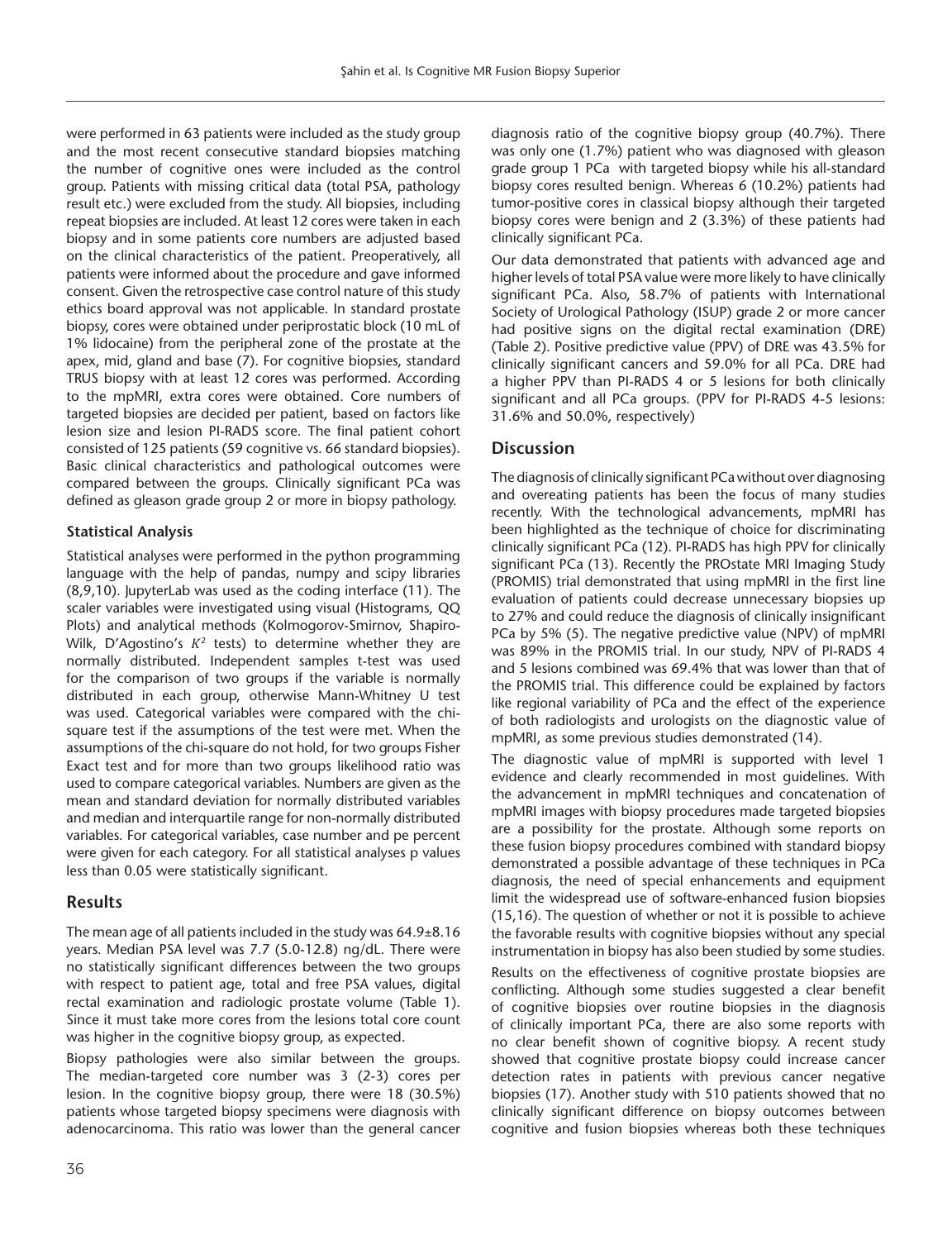were superior than standard biopsy (18). In a meta-analysis conducted by Schoots et al. (19), although cognitive fusion biopsies did not have a statistically significant advantage over standard biopsies, their success rate on the diagnosis of all and significant PCa was comparable with software enhanced fusion biopsies. Furthermore a prospective designed study showed that although pre-biopsy mpMRI increased diagnostic accuracy of prostate biopsy, no difference had been detected between cognitive and software enhanced biopsies (20). Wysock et al. (21) demonstrated that although software enhanced fusion biopsies were more informative histologically than visual targeting there were statistically significant difference in cancer detection rates.

| Table 1. General characteristics of patients in two groups |                |                                                      |                                                    |                    |  |  |  |
|------------------------------------------------------------|----------------|------------------------------------------------------|----------------------------------------------------|--------------------|--|--|--|
|                                                            |                | Standard Bx (n=66) (3rd<br>comment of reviewer<br>2) | Cognitive Bx (n=59) (3rd<br>comment of reviewer 2) | p-value            |  |  |  |
| Patient age                                                | Median (IQR)   | 64.0 (60.0-70.0)                                     | 64.0 (59.0-71.0)                                   | 0.538 <sup>1</sup> |  |  |  |
| <b>Total PSA value</b>                                     | Median (IQR)   | 8.72 (4.74-17.98)                                    | $7.14(5.66-11.44)$                                 | 0.423 <sup>1</sup> |  |  |  |
| <b>Free PSA value</b>                                      | Median (IQR)   | $1.46(1.02-3.63)$                                    | 1.36 (1.03-1.98)                                   | 0.2991             |  |  |  |
| Radiologic prostate diameter                               | Median (IQR)   | 70.0 (48.25-97.5)                                    | 58.5 (41.5-83.0)                                   | 0.0981             |  |  |  |
| t-PSA/f-PSA ratio                                          | Median (IQR)   | 4.34 (3.85-5.79)                                     | 4.8 (3.99-7.41)                                    | 0.306 <sup>1</sup> |  |  |  |
| Digital rectal examination n (%)                           | Normal         | 43 (65.15)                                           | 43 (72.88)                                         | 0.352 <sup>2</sup> |  |  |  |
|                                                            | Abnormal       | 23 (34.85)                                           | 16(27.12)                                          |                    |  |  |  |
| Biopsy pathology n (%)                                     | <b>Benign</b>  | 36 (54.55)                                           | 35 (59.32)                                         | 0.590 <sup>2</sup> |  |  |  |
|                                                            | Malign         | 30 (45.45)                                           | 24 (40.68)                                         |                    |  |  |  |
| ISUP grades n (%)                                          | 1              | 12 (41.38)                                           | 12(50.0)                                           | 0.874 <sup>2</sup> |  |  |  |
|                                                            | $\overline{2}$ | 8 (27.59)                                            | 4(16.67)                                           |                    |  |  |  |
|                                                            | 3              | 2(6.9)                                               | 2(8.33)                                            |                    |  |  |  |
|                                                            | 4              | 2(6.9)                                               | 1(4.17)                                            |                    |  |  |  |
|                                                            | 5              | 5(17.24)                                             | 5(20.83)                                           |                    |  |  |  |
| Clinically significant cancer n (%)                        | <b>No</b>      | 49 (74.24)                                           | 47 (79.66)                                         | 0.474 <sup>2</sup> |  |  |  |
|                                                            | Yes            | 17(25.76)                                            | 12 (20.34)                                         |                    |  |  |  |
| Post-op complication n (%)                                 | 0              | 59 (89.39)                                           | 56 (94.92)                                         | 0.332 <sup>2</sup> |  |  |  |
|                                                            | 1              | 7(10.61)                                             | 3(5.08)                                            |                    |  |  |  |

1 Mann-Whitney U, 2 Chi-square, Bx: Biopsy, IQR: Interquartile range, t-PSA: Total PSA, f-PSA: Free PSA, ISUP: International society of urological pathology, PSA: Prostate specific antigen

| Table 2. Comparison of patients who were diagnosed as clinically significant PCa and not                                                                                           |                                   |                   |                    |                        |  |  |
|------------------------------------------------------------------------------------------------------------------------------------------------------------------------------------|-----------------------------------|-------------------|--------------------|------------------------|--|--|
|                                                                                                                                                                                    | <b>Clinically significant PCa</b> |                   |                    |                        |  |  |
|                                                                                                                                                                                    |                                   | <b>No</b>         | Yes                | p-value                |  |  |
| Patient age                                                                                                                                                                        | Median (IQR)                      | 63.0 (58.0-68.0)  | 72.0 (65.0-75.0)   | $< 0.001$ <sup>1</sup> |  |  |
| <b>Total PSA value</b>                                                                                                                                                             | Median (IQR)                      | 6.72 (4.76-11.39) | 12.71 (9.26-33.24) | < 0.001 <sup>1</sup>   |  |  |
| Free PSA value                                                                                                                                                                     | Median (IQR)                      | $1.41(1.02-2.56)$ | 1.54 (1.04-4.84)   | 0.553 <sup>1</sup>     |  |  |
| Radiologic prostate diameter                                                                                                                                                       | Median (IQR)                      | 68.0 (49.0-94.0)  | 50.0 (37.0-59.5)   | $0.018$ <sup>1</sup>   |  |  |
| t-PSA/f-PSA ratio                                                                                                                                                                  | Median (IQR)                      | $4.39(3.75-5.9)$  | 7.65 (4.23-9.01)   | $0.051$ <sup>1</sup>   |  |  |
| Lesion diameter (mm)                                                                                                                                                               | Median (IQR)                      | $10.0(8.0-15.0)$  | $14.0(8.0-18.0)$   | 0.269 <sup>1</sup>     |  |  |
| <b>PI-RADS category</b>                                                                                                                                                            | $\leq$ 3                          | 34 (56.67)        | 2(14.29)           | 0.004 <sup>2</sup>     |  |  |
| $n$ (%)                                                                                                                                                                            | >3                                | 26 (43.33)        | 12 (85.71)         |                        |  |  |
| Digital rectal examination                                                                                                                                                         | <b>Benign</b>                     | 74 (77.08)        | 12 (41.38)         | < 0.001 <sup>2</sup>   |  |  |
| $n$ (%)                                                                                                                                                                            | Malign                            | 22 (22.92)        | 17 (58.62)         |                        |  |  |
| <b>Biopsy type</b>                                                                                                                                                                 | Standard                          | 49 (51.04)        | 17 (58.62)         | 0.474 <sup>2</sup>     |  |  |
| $n$ (%)                                                                                                                                                                            | Cognitive                         | 47 (48.96)        | 12 (41.38)         |                        |  |  |
| 1Mann-Whitney U, <sup>2</sup> Chi-square, PCa: Prostate Ca, IQR: Interquartile range, t-PSA: Total PSA, f-PSA: Free PSA, PI-RADS: Prostate Imaging-reporting and data system, PSA: |                                   |                   |                    |                        |  |  |

Prostate specific antigen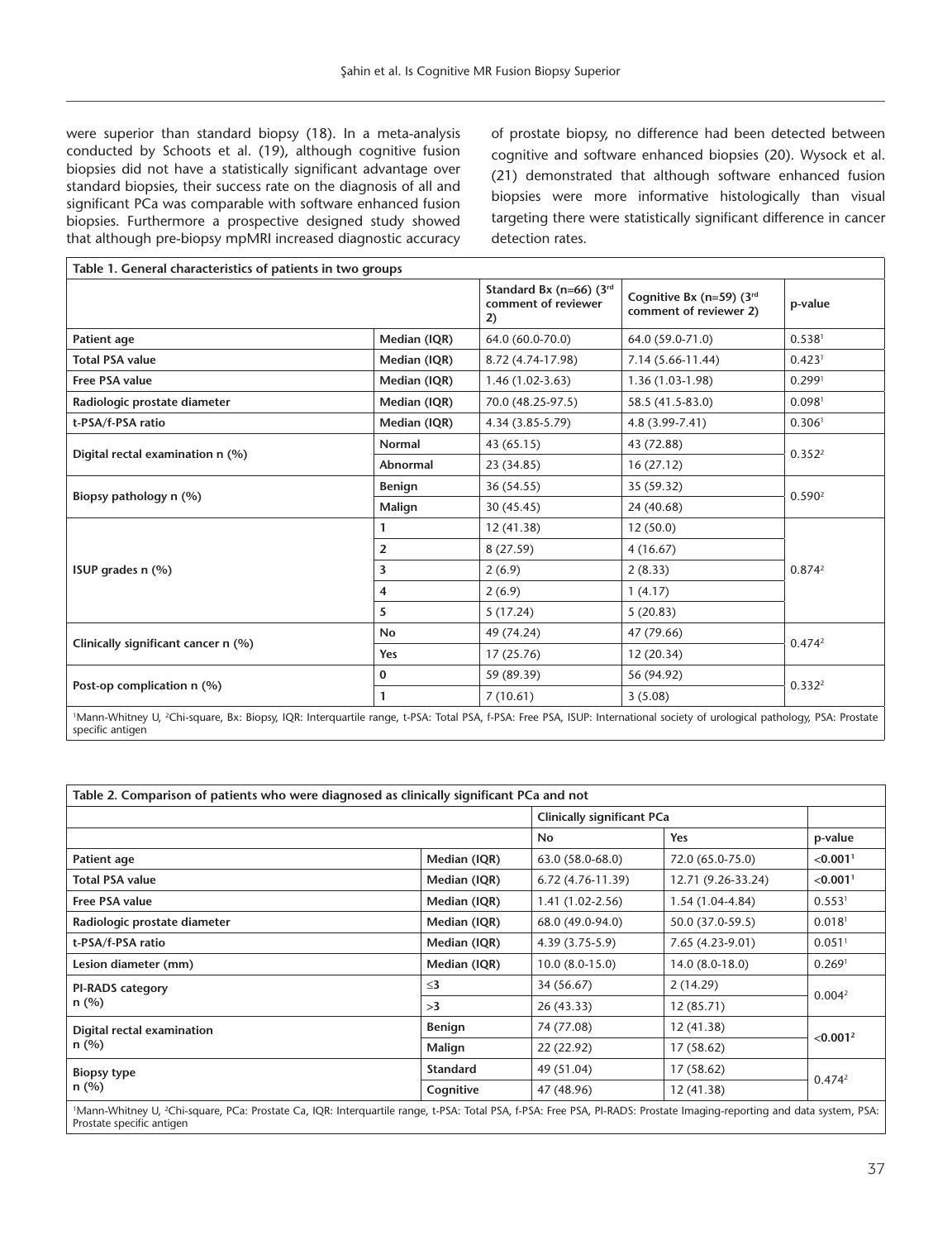On contrary to these results Yamada et al. (22) showed that software enhanced fusion biopsies can yield higher cancer detection rates compared to cognitive biopsies. Aslan et al. (23) showed that combined mpMRI targeted and systematic biopsy is superior to detect high-grade disease, than either systematic or MPMR-targeted biopsy alone. A recent prospective trial showed that the cancer detection rate by cognitive biopsy alone was lower than the standard biopsy combined with cognitive biopsy (24). Our results did not show the net benefit of cognitive biopsy. In our study, targeted biopsy was detected cancer in only one patient, whose standard biopsy was benign, and this patient had a gleason grade group 1 tumor. No patient was diagnosed with clinically significant PCa only with targeted biopsy in our study; on the other hand, two patients were diagnosed significant PCa with standard biopsy while targeted biopsy cores of these patients were benign.

Although technological advancements have revolutionized the diagnostic process of PCa recently, the importance of DRE has not change. Abnormal DRE is associated with an increased rate of higher ISUP grade PCa (25,26). Gosselaar et al. (25) showed that an abnormal DRE along with elevated PSA value has a PPV of 48.6% for the diagnosis of PCa. Our results were also quite close to these findings. We found that the PPV of DRE 43.5% for clinically significant cancers and 59.0% for all PCa.

#### **Study Limitations**

Our study does not without its limitations. As stated before, it is known that operator experience could affect the success rate of cognitive biopsies. Since our clinic is an education clinic, it was impossible to maintain the same standard for the operator experience for all biopsies. Biopsies were not taken by the same physician. This was also the case for standard biopsies, so we believe this factor could have a minimal effect on our results. Also, mpMRI was not performed in every patient who underwent standard biopsy procedure and this was a limiting factor in our study to make comments on the success rate of mpMRI. Furthermore, interobserver variability of mpMRI could affect our results since this study was conducted as a retrospective series, it was impossible to ensure that all mpMRI was evaluated by the same radiologist.

# **Conclusion**

Our study shows that although cognitive biopsy seems as a tempting alternative because no additional funds, education or tools needed to perform it, the net benefit of this procedure is still debatable. Clinical experience could be the main determining factor of cognitive fusion biopsy results and taking a standard biopsy core should not be neglected, especially in inexperienced clinics. Our results also support the fact that DRE is still one of the most cost-effective diagnostic tools for clinically significant PCa.

# **Acknowledgements**

**Publication:** The results of the study were not published in full or in part in form of abstracts.

**Contribution:** There is not any contributors who may not be listed as authors.

**Conflict of Interest:** No conflict of interest was declared by the authors.

**Financial Disclosure:** The authors declared that this study received no financial support.

#### **Ethics**

**Ethics Committee Approval:** Given the retrospective case control nature of this study ethics board approval was not applicable.

**Informed Consent:** All patients were informed about the procedure and gave informed consent.

**Peer-review:** Externally peer-reviewed.

#### **Authorship Contributions**

Concept: B.Ş., H.K.Ç., Design: B.Ş., H.K.Ç., Supervision: İ.T., H.K.Ç., Data Collection or Processing: B.Ş., D.D., İ.T., D.F., Statical Analysis: B.Ş., Literature Review: B.Ş., D.D., Writing: B.Ş., D.D.

#### **References**

- 1. Bratan F, Niaf E, Melodelima C, et al. Influence of imaging and histological factors on prostate cancer detection and localisation on multiparametric MRI: a prospective study. Eur Radiol 2013;23:2019-2029.
- 2. Le JD, Tan N, Shkolyar E, et al. Multifocality and prostate cancer detection by multiparametric magnetic resonance imaging: correlation with whole-mount histopathology. Eur Urol 2015;67:569-576.
- 3. Mottet N, van den Bergh RCN, Briers E, et al. EAU-EANM-ESTRO-ESUR-SIOG Guidelines on Prostate Cancer-2020 Update. Part 1: Screening, Diagnosis, and Local Treatment with Curative Intent. Eur Urol 2021;79:243-262.
- 4. Weinreb JC, Barentsz JO, Choyke PL, et al. PI-RADS prostate imaging– reporting and data system: 2015, version 2. Eur Urol 2016;69:16-40.
- 5. Ahmed HU, Bosaily AE-S, Brown LC, et al. Diagnostic accuracy of multi-parametric MRI and TRUS biopsy in prostate cancer (PROMIS): a paired validating confirmatory study. Lancet 2017;389:815-822.
- 6. Cerantola Y, Dragomir A, Tanguay S, et al. Cost-effectiveness of multiparametric magnetic resonance imaging and targeted biopsy in diagnosing prostate cancer. Urol Oncol 2016;34:119.e1-9.
- 7. Haffner J, Lemaitre L, Puech P, et al. Role of magnetic resonance imaging before initial biopsy: comparison of magnetic resonance imaging-targeted and systematic biopsy for significant prostate cancer detection. BJU Int 2011;108:E171-178.
- 8. Reback J, McKinney W, Den Van Bossche J, et al. pandas-dev/pandas: Pandas 1.0. 3. Zenodo. 2020.
- 9. McKinney W, editor. Data structures for statistical computing in python. Proceedings of the 9th Python in Science Conference; 2010: Austin, TX.
- 10. Virtanen P, Gommers R, Oliphant TE, et al. SciPy 1.0: fundamental algorithms for scientific computing in Python. Nat Methos. 2020;17:261-272.
- 11. Kluyver T, Ragan-Kelley B, Pérez F, et al. Jupyter Notebooks-a publishing format for reproducible computational workflows. 2016;87-90.
- 12. Fütterer JJ, Briganti A, De Visschere P, et al. Can clinically significant prostate cancer be detected with multiparametric magnetic resonance imaging? A systematic review of the literature. Eur Urol 2015;68:1045-1053.
- 13. Vargas HA, Hötker AM, Goldman DA, et al. Updated prostate imaging reporting and data system (PIRADS v2) recommendations for the detection of clinically significant prostate cancer using